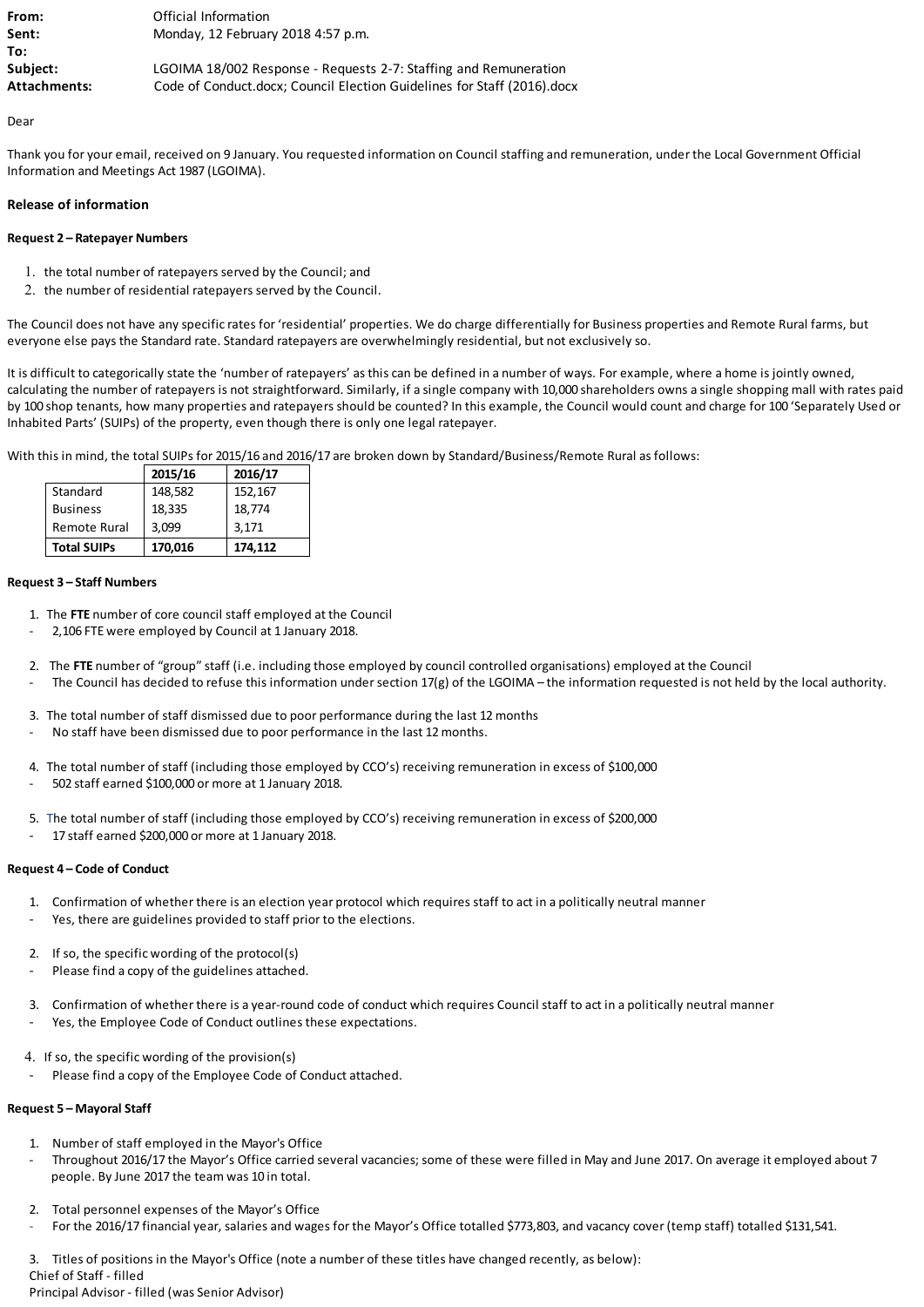Senior Advisor - filled (was Community Advisor) Senior Advisor - filled (was Media Advisor) Graduate Advisor x1 - filled (was Information Coordinator) Councillor Support Officer x 2 - filled (from early 2014 until May 2017 only one of these positions was ever filled; the second position was employed in May 2017 to accommodate the increased number of Councillors after the 2016 local body elections) Executive Assistant to Mayor - filled Executive Assistant to Chief of Staff and Deputy Mayor - filled Visits & Ceremonial Coordinator - filled

## **Request 6 – CEO Remuneration**

This information is publicly available in the Council's [Annual Report.](https://ccc.govt.nz/assets/Documents/The-Council/Plans-Strategies-Policies-Bylaws/Plans/Annual-reports/2017-Master-Annual-Report.pdf) You will find the information you are seeking on page 211. This figure includes the Kiwi Saver 3% employer contribution, which amounts to \$13,017 of the \$446,909. In the 2016/17 financial year \$242 was paid for mileage.

#### **Request 7 – Elected Official Remuneration**

This information is publicly available in the Council's [Annual Report.](https://ccc.govt.nz/assets/Documents/The-Council/Plans-Strategies-Policies-Bylaws/Plans/Annual-reports/2017-Master-Annual-Report.pdf) You will find the information you are seeking on page 211. Please note that the salary information for some Councillors differs from the rest for the 2016/17 financial year, as these Councillors only assumed their roles after the 2016 local body elections. No Councillors received mileage payments in 2016/17.

You have the right to ask the Ombudsman to investigate and review our decision. Complaints can be sent by email to [info@ombudsman.parliament.nz,](mailto:info@ombudsman.parliament.nz) by fax to (04) 471 2254, or by post to The Ombudsman, PO Box 10152, Wellington 6143.

Yours sincerely,

### **Katie McFadden**

**Information Advisor** Office of the Chief Executive

**Christchurch City Council** Civic Offices, 53 Hereford Street, Christchurch PO Box 73016, Christchurch, 8154

Please consider the environment before printing this email

**From:** Official Information **Sent:** Wednesday, 10 January 2018 11:47 a.m. **To: Subject:** LGOIMA 18/002 acknowledgement - Requests 2-7: Staffing and Remuneration

Dear

Thank you for your email.

We are handling your request under the Local Government Official Information and Meetings Act 1987 (LGOIMA). Your request has been forwarded to the appropriate Christchurch City Council staff, and we will provide a response or update within 20 working days of the date we received your request.

Yours sincerely,

#### **Katie McFadden**

**Information Advisor** Office of the Chief Executive

**Christchurch City Council** Civic Offices, 53 Hereford Street, Christchurch PO Box 73016, Christchurch, 8154

Please consider the environment before printing this email

-----Original Message----- **From: Sent:** Tuesday, 9 January 2018 3:04:07 p.m. **To: Subject:** Requests 2-7: Staffing and Remuneration

Good afternoon,

As per my previous email, the *Taxpayers' Union* are beginning to collate the data for the latest iteration of Ratepayers' Report.

Below are information requests 2-7, relating to staffing and remuneration.

This is a request for official information under the Local Government Official Information and Meetings Act 1987.

## **Request 2 – Ratepayer Numbers**

We request the following information for the 2015/16 and 2016/17 financial years: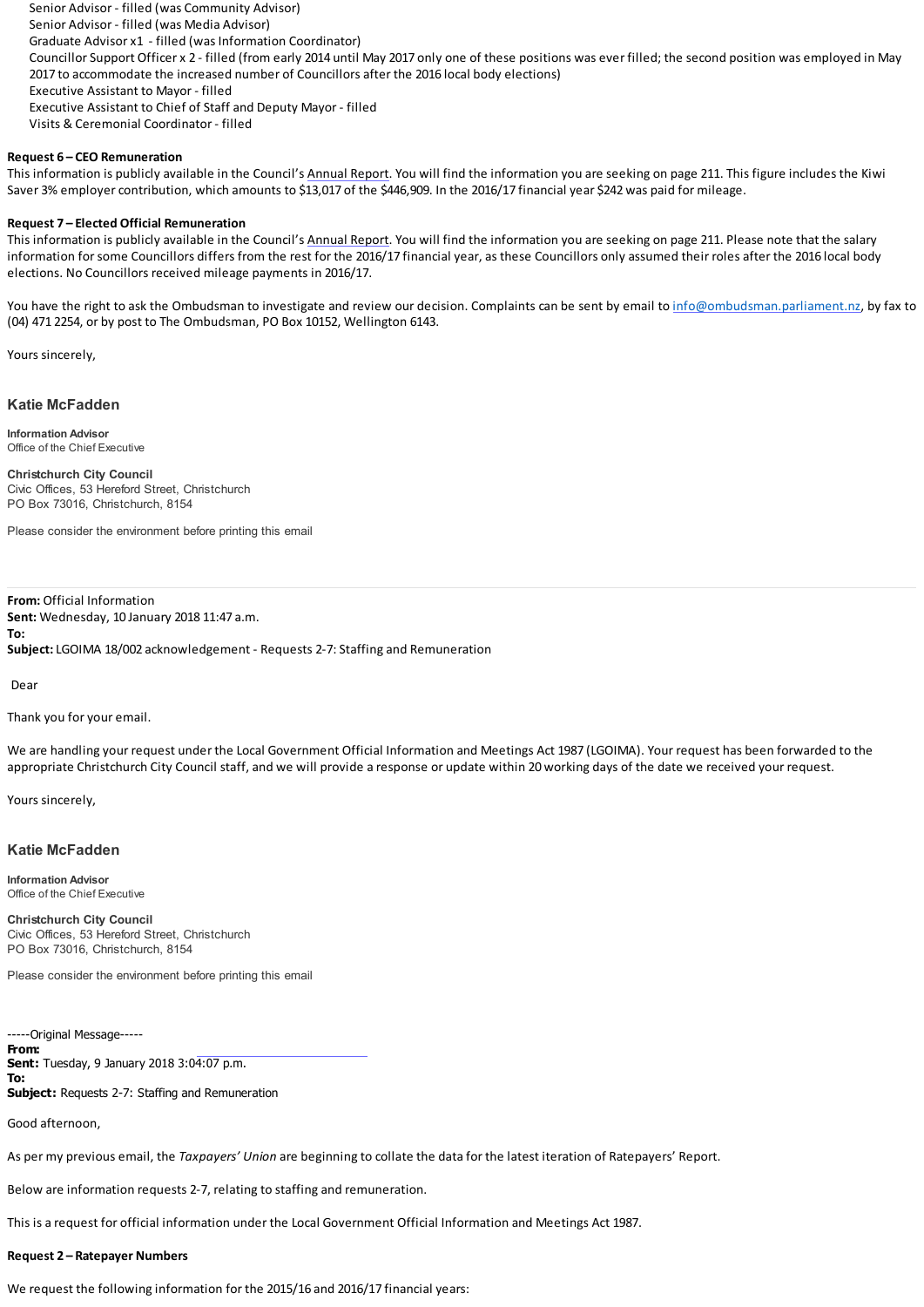- 1. the total number of ratepayers served by the Council; and
- 2. the number of residential ratepayers served by the Council.

If the Council does not have a classification for residential, please use the closest definition (such as urban).

#### **Request 3 – Staff Numbers**

We request the following information as of 1 January 2018:

- 1. the **FTE** number of core council staff employed at the Council;
- 2. the **FTE** number of "group" staff (i.e. including those employed by council controlled organisations) employed at the Council;
- 3. the total number of staff dismissed due to poor performance during the last 12 months;
- 4. the total number of staff (including those employed by CCO's) receiving remuneration in excess of \$100,000; and
- 5. the total number of staff (including those employed by CCO's) receiving remuneration in excess of \$200,000.

### **Request 4 – Code of Conduct**

We request the following information as of 1 January 2018:

- 1. confirmation of whether there is an election year protocol which requires staff to act in a politically neutral manner;
- 2. if so, the specific wording of the protocol(s);
- 3. confirmation of whether there is a year-round code of conduct which requires Council staff to act in a politically neutral manner; and
- 4. if so, the specific wording of the provision(s).

## **Request 5 – Mayoral Staff**

We request the following information for the 2016/17 financial year:

- 1. the number of staff employed by the Mayor's Office;
- 2. total personnel expenses of the Mayor's Office; and

3. a list of job titles for each position (declaring which positions are vacant and which are currently filled) in the Mayor's Office, including the number of staff in each position.

Please note that in regard to (b), we are not requesting individual salary information as to avoid privacy concerns. Rather, we are seeking the total amount spent on wages and salaries and any other benefits of staff in the Mayor's Office in the 2016/17 financial year. Please disclose the requested information as an annualised figure (i.e. based on the amounts paid since the election of the new Council), as we appreciate that there may have been a change in staffing following the 2016 local government elections.

#### **Request 6 – CEO Remuneration**

We request the total remuneration paid to the Council's Chief Executive during the 2016/17 financial year.

Please ensure that the total remuneration figure includes any KiwiSaver contributions, mileage payments, and any other benefits. Please also break down the total remuneration figure into each of these components (base salary, mileage payments, KiwiSaver contributions, and any other benefits).

#### **Request 7 – Elected Official Remuneration**

We request the following information:

- 1. the total remuneration paid to the Council's Mayor during the 2016/17 financial year;
- 2. the average annual remuneration of the Councillors in the 2016/17 financial year; and
- 3. the total number of elected officials at the Council.

Please calculate the average annual remuneration of the Councillors by calculating the total remuneration of the Councillors, including the Deputy Mayor, and dividing this figure by the number of councillors.

Please ensure that these figures include any KiwiSaver contributions, mileage payments, and any other benefits.

We appreciate that elected officials may not have been in office for a full year. As such, we request that the information above be disclosed as annualised figures (i.e. based on the amounts paid since the election of the new Council).

We do not wish to cause unnecessary expense or burden on your agency. If clarification of any of our requests is needed, please call or email. Likewise, if a request proves unnecessarily burdensome in form and we are likely to be able to adjust it to be more specific or better suited to your information systems without losing the benefit of what is sought, please also get in touch. If there is likely to be a delay in being able to assemble or provide some of the information requested, please provide the rest of the information as it becomes available.

To avoid unnecessary printing and postage costs, we ask that you send a **confirmation of receipt**, the response and any other correspondence related to this request to Please include the following reference in the subject line: Requests 2-7: Staffing and Remuneration.

Regards